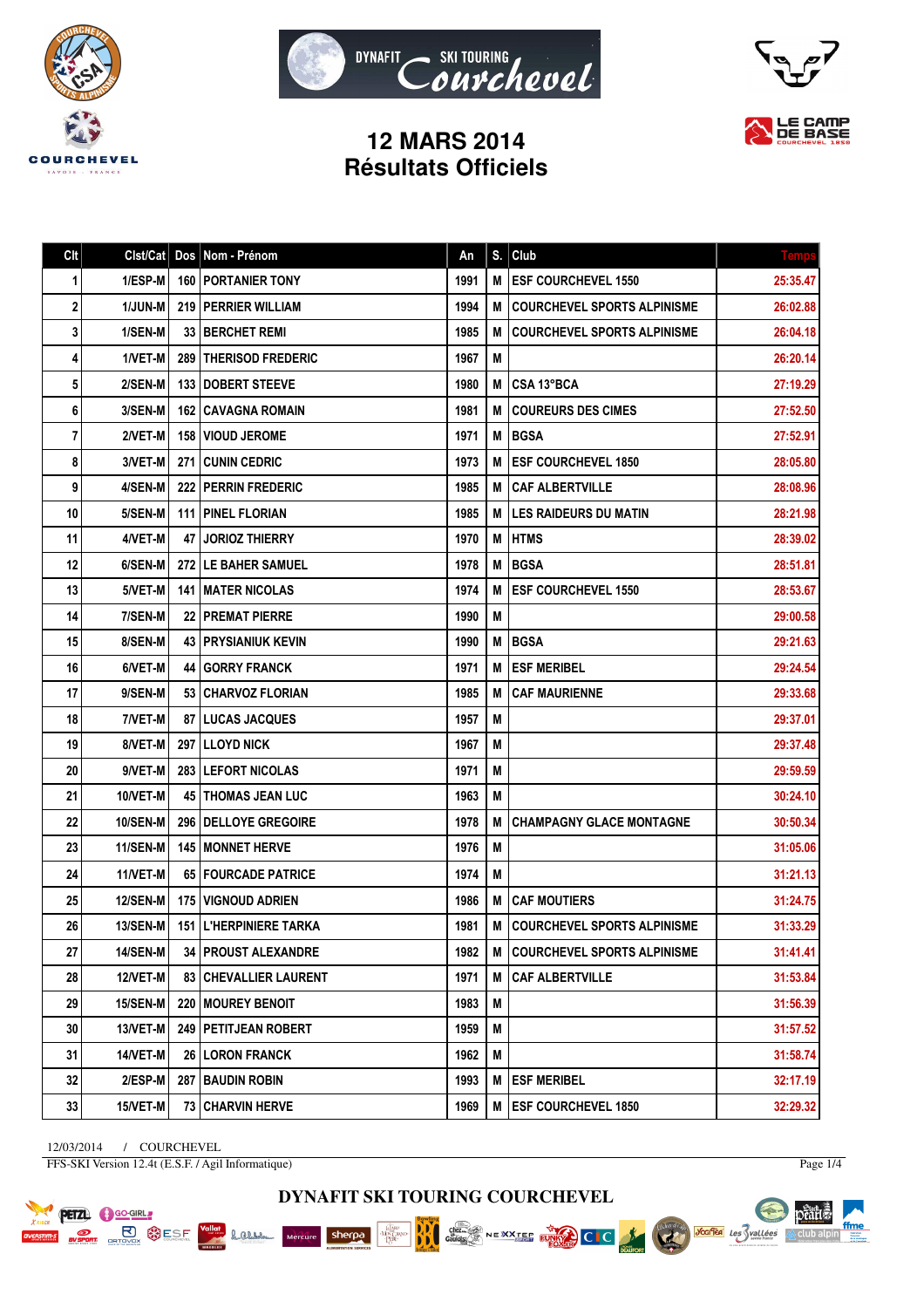| Clt | Clst/Cat        |     | Dos Nom - Prénom                  | An   | S. | $ $ Club                           | <b>Temps</b> |
|-----|-----------------|-----|-----------------------------------|------|----|------------------------------------|--------------|
| 34  | 1/CAD-M         | 66  | <b>GAILLET THEO</b>               | 1998 | M  | <b>ESF MERIBEL</b>                 | 32:52.93     |
| 35  | 16/VET-M        |     | <b>193   USANNAZ JEAN NOEL</b>    | 1970 | M  | <b>ESF COIURCHEVEL 1550</b>        | 33:06.72     |
| 36  | 17/VET-M        |     | 52   LECERF LAURENT               | 1971 | M  |                                    | 33:22.01     |
| 37  | 18/VET-M        |     | <b>267   FARGIER OLIVIER</b>      | 1969 | M  | <b>COURCHEVEL SPORTS ALPINISME</b> | 33:25.42     |
| 38  | <b>16/SEN-M</b> | 130 | <b>PERRET HERVE</b>               | 1978 | M  | <b>ESF COURCHEVEL 1850</b>         | 33:41.96     |
| 39  | <b>17/SEN-M</b> | 116 | VANNESSON JULIEN                  | 1987 | M  |                                    | 33:47.22     |
| 40  | <b>18/SEN-M</b> |     | 275 BENOIT MICKAEL                | 1975 | M  | <b>ESF COURCHEVEL 1850</b>         | 33:51.40     |
| 41  | 19/VET-M        | 11  | <b>DAVID GREGORY</b>              | 1971 | M  |                                    | 33:53.91     |
| 42  | 20/VET-M        | 237 | <b>REGOTTAZ PHILIPPE</b>          | 1973 | M  |                                    | 34:01.51     |
| 43  | 21/VET-M        | 201 | <b>DOMERGUE BERNARD</b>           | 1958 | M  | <b>ESF LA PLAGNE</b>               | 34:02.63     |
| 44  | 1/VET-F         |     | <b>286   LATHURAZ VERONIQUE</b>   | 1968 | F  |                                    | 34:13.60     |
| 45  | 19/SEN-M        |     | 213   TROLONG BAILLY GUILLAUME    | 1981 | M  |                                    | 34:30.07     |
| 46  | <b>20/SEN-M</b> | 292 | <b>GIRARD GREGORY</b>             | 1975 | M  | <b>COURCHEVEL SPORTS ALPINISME</b> | 34:36.76     |
| 47  | <b>22/VET-M</b> | 140 | <b>GRANGER JEAN MARC</b>          | 1962 | M  |                                    | 35:00.08     |
| 48  | 2/VET-F         | 250 | <b>CHENAL CLAUDE</b>              | 1967 | F  | <b>HTMS</b>                        | 35:05.42     |
| 49  | 1/SEN-F         |     | 23   PAGE FLORENCE                | 1989 | F  | <b>COURCHEVEL SPORTS ALPINISME</b> | 35:12.64     |
| 50  | <b>21/SEN-M</b> | 100 | I PIDDAT GUILLAUME                | 1975 | M  |                                    | 35:15.18     |
| 51  | 2/SEN-F         | 221 | <b>CAILLET PAULINE</b>            | 1983 | F  | <b>ESF COURCHEVEL 1850</b>         | 35:16.57     |
| 52  | 1/BEN-M         |     | <b>46   LIONS MALO</b>            | 2002 | M  |                                    | 35:17.30     |
| 53  | <b>22/SEN-M</b> |     | 274 BRIERLEY BEN                  | 1979 | M  |                                    | 35:26.05     |
| 54  | <b>23/VET-M</b> |     | <b>39   FAVRE ARMAND</b>          | 1953 | M  | <b>ESF COURCHEVEL 1850</b>         | 35:56.52     |
| 55  | <b>23/SEN-M</b> |     | <b>163 MILLANT PIERRE EDOUARD</b> | 1988 | M  |                                    | 36:06.48     |
| 56  | 24/VET-M        | 188 | CHEPEAUX YANN                     | 1973 | M  |                                    | 36:08.60     |
| 57  | 3/VET-F         |     | 67 BAU GERALDINE                  | 1970 | F  |                                    | 36:18.49     |
| 58  | 25/VET-M        | 269 | <b>LIONS CHRISTOPHE</b>           | 1969 | M  |                                    | 36:24.55     |
| 59  | 24/SEN-M        | 285 | <b>GRAILLE JEREMIE</b>            | 1979 | M  |                                    | 36:32.88     |
| 60  | 3/SEN-F         |     | <b>76 DE RANCOURT ELISE</b>       | 1986 | F  | <b>LES RAIDEURS DU MATIN</b>       | 36:44.62     |
| 61  | 26/VET-M        |     | 24 CHEVASSU DAVID                 | 1970 | M  |                                    | 36:47.39     |
| 62  | <b>25/SEN-M</b> |     | 9 MOREL ANTONY                    | 1986 | M  | <b>CAF ALBERTVILLE</b>             | 37:13.13     |
| 63  | 26/SEN-M        |     | 210   ROUGEMONT ARNAUD            | 1979 | M  |                                    | 37:18.05     |
| 64  | <b>27/SEN-M</b> |     | <b>112   CHAPUIS MICKAEL</b>      | 1985 | M  |                                    | 37:18.39     |
| 65  | 28/SEN-M        |     | 206 BATAILLE MARTIN               | 1988 | M  | <b>CAF BOZEL</b>                   | 37:55.65     |
| 66  | 2/CAD-M         |     | 294   LIONS LOIC                  | 1997 | M  |                                    | 38:01.14     |
| 67  | <b>29/SEN-M</b> |     | 59 SAVARY BERTRAND                | 1978 | M  |                                    | 38:09.28     |
| 68  | 27/VET-M        |     | 234   EMMENDOERFFER STEPHANE      | 1972 | M  |                                    | 38:13.34     |
| 69  | <b>28/VET-M</b> |     | 91   BENOIT JACQUES               | 1957 | M  |                                    | 39:04.70     |
| 70  | 30/SEN-M        |     | 278 GOURDET ARNAUD                | 1979 | M  |                                    | 39:40.13     |
| 71  | 31/SEN-M        |     | 268   MONSEUR ALEXANDRE           | 1977 | M  |                                    | 39:41.59     |

12/03/2014 / COURCHEVEL FFS-SKI Version 12.4t (E.S.F. / Agil Informatique)

Page 2/4

## **DYNAFIT SKI TOURING COURCHEVEL**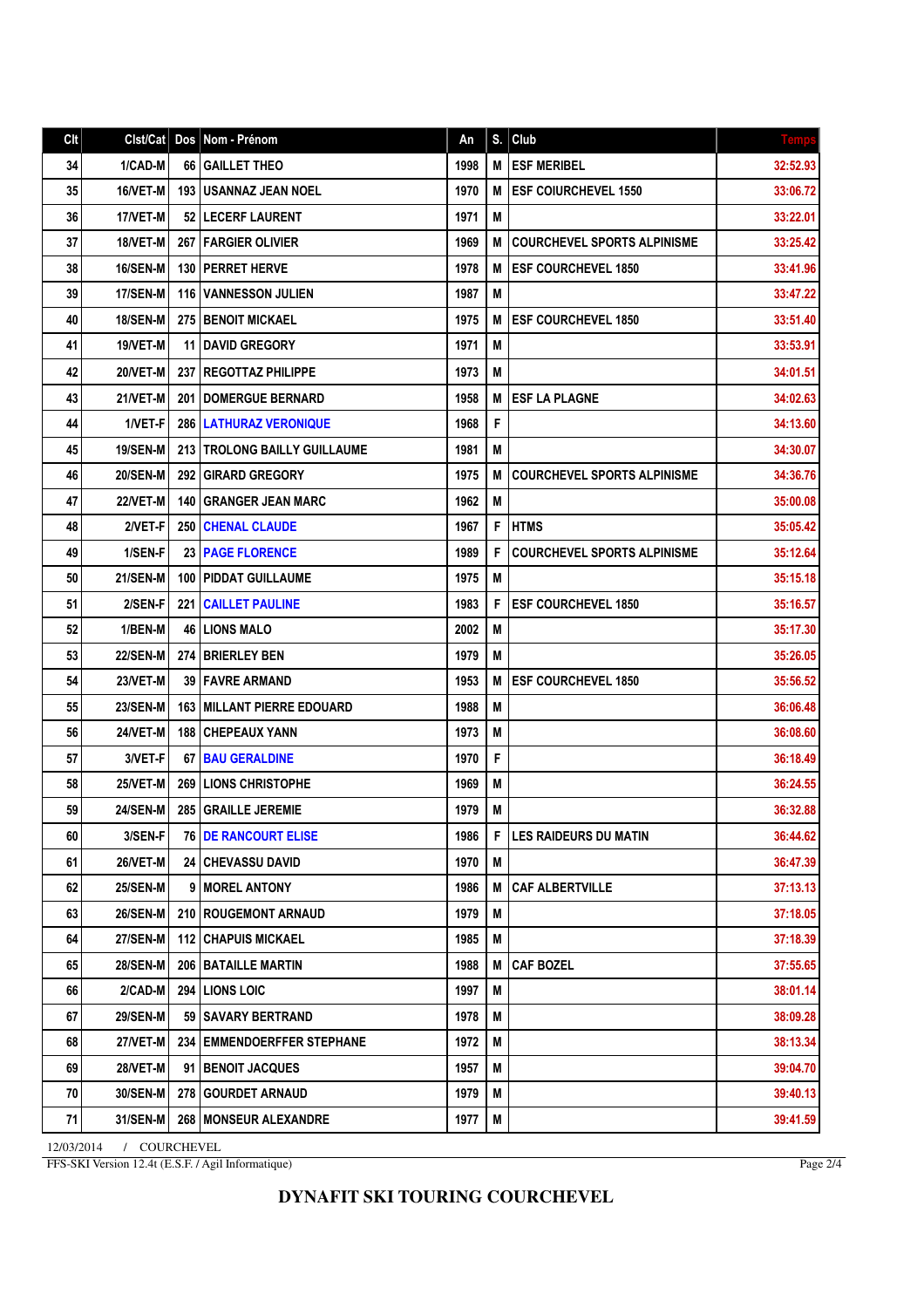## **DYNAFIT SKI TOURING COURCHEVEL**

12/03/2014 / COURCHEVEL FFS-SKI Version 12.4t (E.S.F. / Agil Informatique)

| Clt | Clst/Cat        | Dos   Nom - Prénom                   | An   | S.          | Club                               | <b>Temps</b> |
|-----|-----------------|--------------------------------------|------|-------------|------------------------------------|--------------|
| 72  | 4/VET-F         | <b>293 RATTIN ELISABETH</b>          | 1967 | F           | <b>USCC</b>                        | 39:44.60     |
| 73  | <b>29/VET-M</b> | <b>260   SABATELLI CHRSTOPHE</b>     | 1971 | M           |                                    | 39:47.98     |
| 74  | 30/VET-M        | <b>134   BENOIT FERDI</b>            | 1967 | M           |                                    | 39:54.19     |
| 75  | 31/VET-M        | <b>209 GILLIES BRIAN</b>             | 1966 | M           |                                    | 40:01.03     |
| 76  | 32/VET-M        | <b>256   ROZAIRE OLIVIER</b>         | 1969 | M           |                                    | 40:15.82     |
| 77  | 33/VET-M        | <b>264 I TOWNEND LEE</b>             | 1973 | M           |                                    | 40:20.90     |
| 78  | 34/VET-M        | <b>185   MACKAY CHARLES</b>          | 1961 | M           |                                    | 40:24.00     |
| 79  | 5/VET-F         | <b>259   BENE VERONIQUE</b>          | 1973 | F           | <b>ESF COURCHEVEL 1850</b>         | 40:24.08     |
| 80  | 6/VET-F         | <b>153   MONGELLAZ MICHELE</b>       | 1956 | F           |                                    | 40:26.31     |
| 81  | 35/VET-M        | <b>173   MUGNIER PHILIPPE</b>        | 1959 | M           | <b>ESF COURCHEVEL 1850</b>         | 40:34.42     |
| 82  | 36/VET-M        | 147 I BELL JIM                       | 1961 | M           |                                    | 40:38.70     |
| 83  | 7/VET-F         | <b>40   VIANNEY LIAUD LAURENCE</b>   | 1962 | F           | <b>ESF COURCHEVEL 1550</b>         | 40:39.81     |
| 84  | 37/VET-M        | <b>72   MARSHALL KEITH</b>           | 1966 | M           |                                    | 40:48.07     |
| 85  | 32/SEN-M        | <b>281 ISALLAZ PIERRE MARIE</b>      | 1986 | M           | <b>ESF MERIBEL</b>                 | 40:51.84     |
| 86  | 8/VET-F         | <b>50   DUBOIS CHABERT GENEVIEVE</b> | 1966 | F           |                                    | 41:14.03     |
| 87  | 33/SEN-M        | <b>85 I PULCINI VINCENT</b>          | 1990 | M           |                                    | 41:26.27     |
| 88  | 38/VET-M        | 94   DOIX PHILIPPE                   | 1947 | M           | <b>ESF COURCHEVEL 1850</b>         | 41:29.15     |
| 89  | 34/SEN-M        | <b>88   MOUGEOT CLEMENT</b>          | 1988 | M           |                                    | 41:38.03     |
| 90  | 39/VET-M        | <b>224   VITALE CHRISTIANO</b>       | 1970 | M           |                                    | 41:50.59     |
| 91  | 40/VET-M        | <b>263   ROZIERE CEDRIC</b>          | 1974 | M           | <b>ESF COURCHEVEL 1850</b>         | 42:00.23     |
| 92  | 4/SEN-F         | 218   O'BRIEN JOANNA                 | 1983 | F           |                                    | 42:15.65     |
| 93  | 9/VET-F         | <b>36   BOUVIER NATHALIE</b>         | 1969 | F           | <b>ESF LA PLAGNE</b>               | 42:38.91     |
| 94  | 41/VET-M        | 93 RASTELLO CHRISTIAN                | 1956 | M           | <b>ESF MERIBEL</b>                 | 42:57.76     |
| 95  | 42/VET-M        | 69   LEMOINE YOHAN                   | 1972 | M           | <b>ESF COURCHEVEL 1650</b>         | 43:39.88     |
| 96  | 5/SEN-F         | <b>159   POMAGALSKI JULIE</b>        | 1980 | F           | <b>ESF MERIBEL</b>                 | 43:44.71     |
| 97  | 43/VET-M        | 28 ANDRE JEROME                      | 1970 | М           | <b>CLIENT ESF COURCHEVEL 1650</b>  | 43:45.93     |
| 98  | 44/VET-M        | 231   GELIN JEAN-LUC                 | 1964 | M           |                                    | 43:50.96     |
| 99  | <b>35/SEN-M</b> | <b>29 CHARGUEVAUD KENAN</b>          | 1987 | M           |                                    | 44:13.24     |
| 100 | 6/SEN-F         | <b>103 THAO ROZENN</b>               | 1979 | F           |                                    | 44:14.05     |
| 101 | 45/VET-M        | <b>30   ROBINSON ANDREW</b>          | 1966 | M           |                                    | 44:22.62     |
| 102 | 7/SEN-F         | 248 BEIRNE CLAIRE                    | 1984 | F           |                                    | 44:24.45     |
| 103 | 46/VET-M        | 2 BLANC YVES                         | 1954 | M           | <b>ESF COURCHEVEL 1650</b>         | 44:28.61     |
| 104 | $2/JUN-M$       | 258   BLANC-TAILLEUR ANTOINE         | 1995 | M           |                                    | 44:49.60     |
| 105 | 47/VET-M        | 195 AYMARD PHILIPPE                  | 1966 | M           |                                    | 44:52.93     |
| 106 | 48/VET-M        | <b>144 HAWKINS PATRICK</b>           | 1968 | M           |                                    | 44:55.93     |
| 107 | 8/SEN-F         | <b>261 FRANCHINO MIREILLE</b>        | 1979 | F           | <b>COURCHEVEL SPORTS ALPINISME</b> | 45:01.70     |
| 108 | 49/VET-M        | 79 DEBEAU ERIC                       | 1970 | M           |                                    | 45:08.91     |
| 109 | 9/SEN-F         | <b>122   L'HERPINIERE KATIE</b>      | 1979 | $\mathsf F$ |                                    | 45:32.15     |

Page 3/4